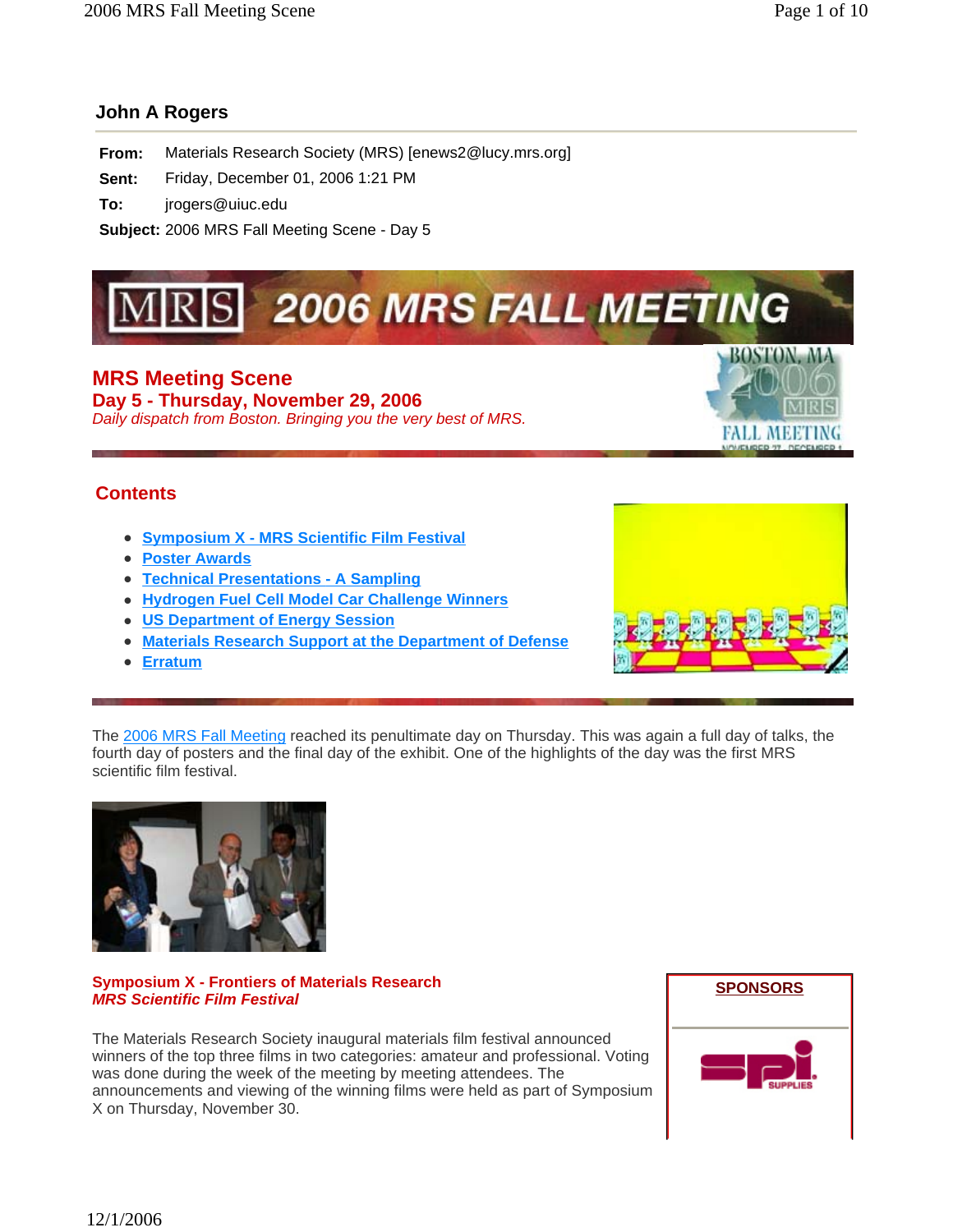*Amateur Category*  **1st place:**





"Gecko . On Shape and Function of Gecko Foot-Hair", by Jose Berengueres, Tokyo Institute of Technology

# **2nd place:**





"Muscular Thin Films: Biohybrid Materials for Soft Robotics" by Adam Walter Feinberg, Harvard University

# **3rd place:**





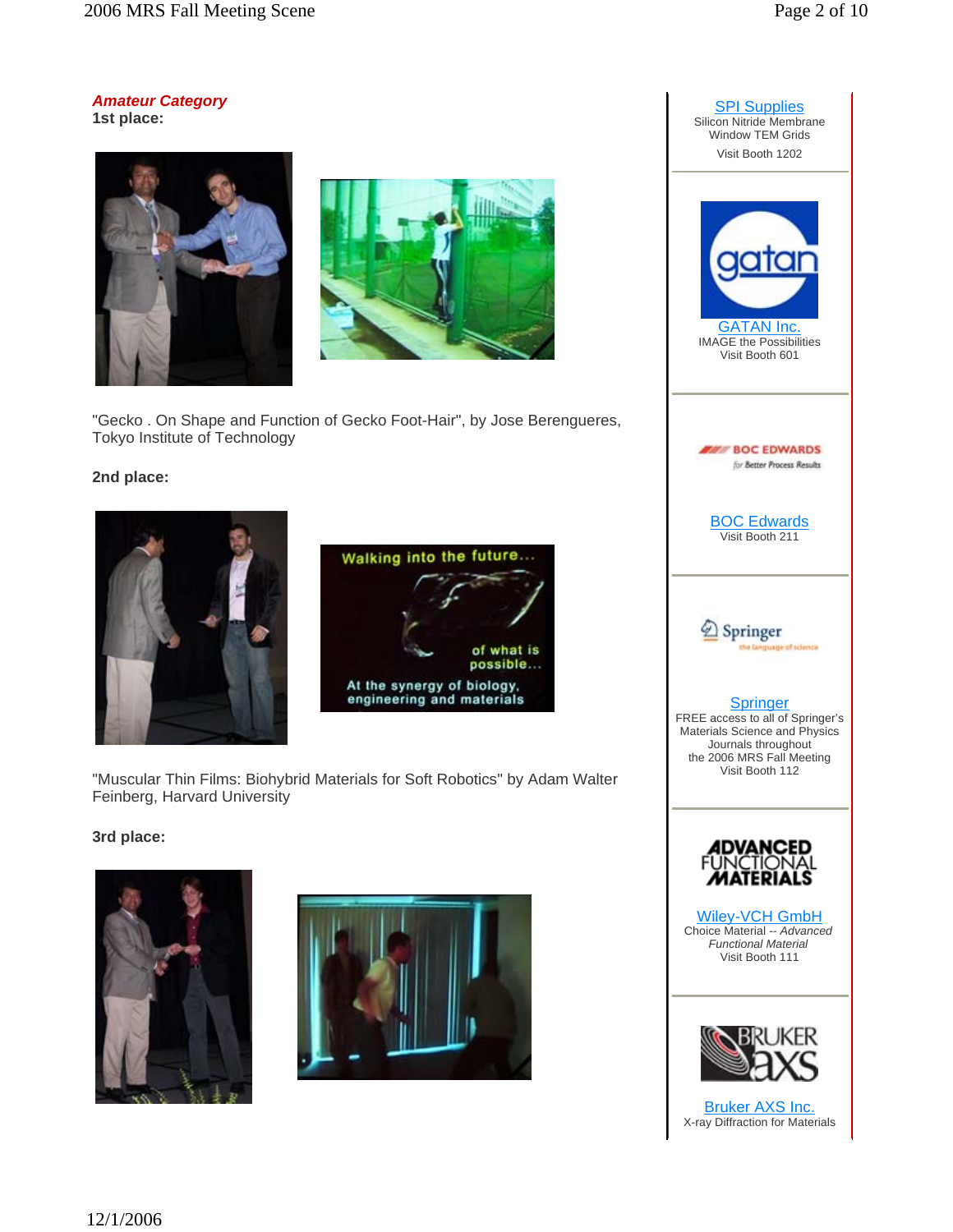"Material Combat", by Jonathan Lee Hollander, University of Cambridge

#### *Professional Category* **1st place:**





"Get Perpendicular" by Zvonimir Bandic, Hitachi Research

# **2nd place:**





"When Things Get Small" by Ivan Kohn Schuller, University of California, San Diego

# **3rd place:**